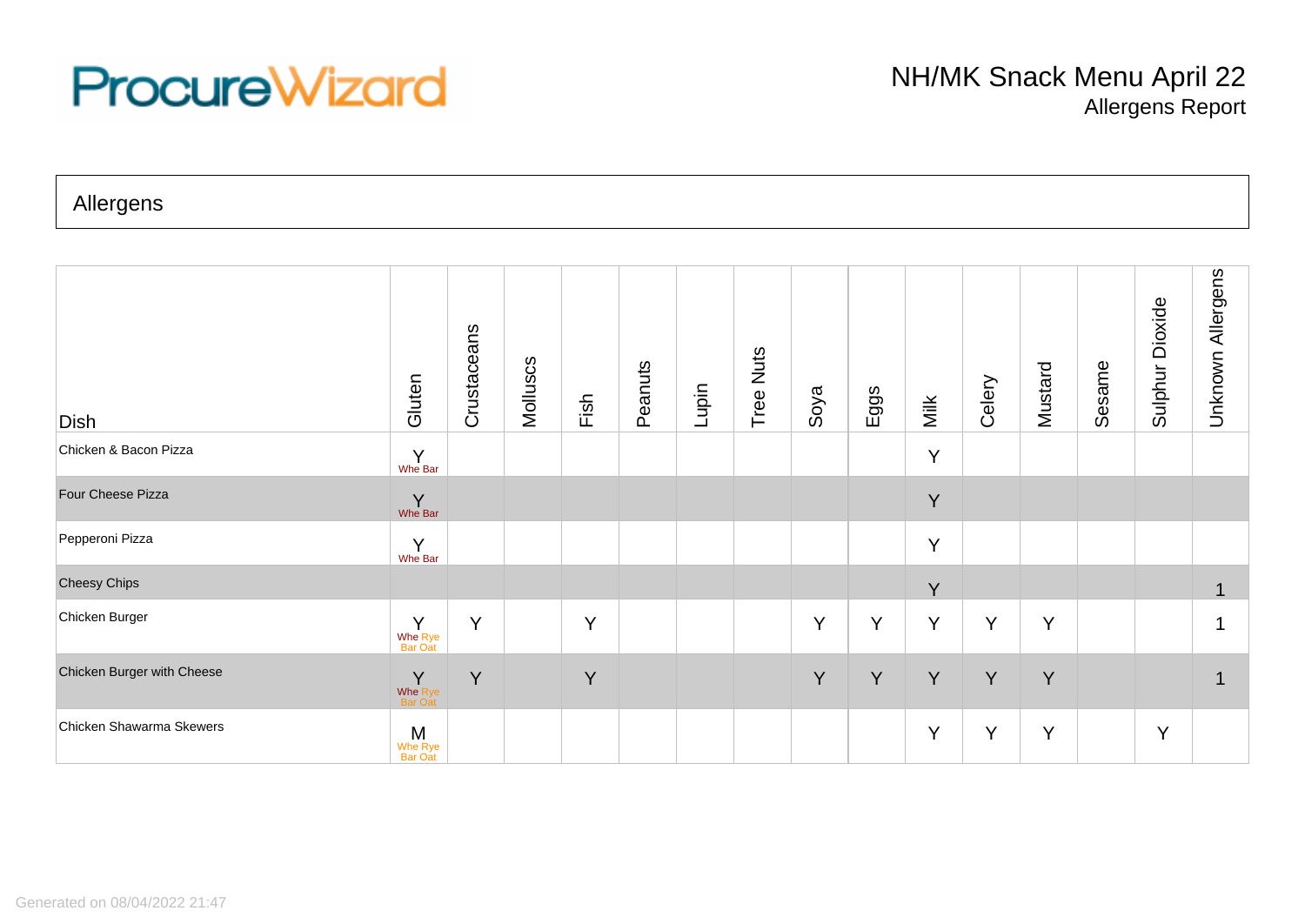| <b>Dish</b>                       | Gluten                                        | Crustaceans | Molluscs | Fish | Peanuts | Lupin | Tree Nuts                            | Soya | Eggs | Milk | Celery | Mustard | Sesame | Sulphur Dioxide | Unknown Allergens |
|-----------------------------------|-----------------------------------------------|-------------|----------|------|---------|-------|--------------------------------------|------|------|------|--------|---------|--------|-----------------|-------------------|
| <b>Classic Beef Burger</b>        | Y<br>Whe Rye<br>Bar Oat                       |             |          |      |         |       |                                      | Y    | Y    | M    |        |         |        |                 | $\mathbf 1$       |
| Classic Cheese Burger             | Y<br>Whe Rye<br>Bar Oat                       |             |          |      |         |       |                                      | Y    | Y    | Y    |        |         |        |                 | $\mathbf 1$       |
| <b>Falafel Bites</b>              |                                               |             |          |      |         |       |                                      |      |      | Y    |        |         |        | Y               |                   |
| Hot and Spicy Wings               | $\begin{matrix} Y \\ \text{Whe} \end{matrix}$ |             |          |      |         |       |                                      |      |      |      |        |         |        |                 |                   |
| Hot Dog with Onions               | Y<br>Whe Rye<br>Bar Oat                       |             |          |      |         |       |                                      | M    | Y    | Y    |        |         | M      |                 |                   |
| Hot Dog Without Onions            | Y<br>Whe Rye<br>Bar Oat                       |             |          |      |         |       |                                      | M    | Y    | Y    |        |         | M      |                 |                   |
| Jacket Potato with Beans          |                                               |             |          |      |         |       |                                      |      |      | Y    |        |         |        |                 |                   |
| Jacket Potato with Cheese         |                                               |             |          |      |         |       |                                      |      |      | Y    |        |         |        |                 |                   |
| Jacket Potato with Cheese & Beans |                                               |             |          |      |         |       |                                      |      |      | Y    |        |         |        |                 |                   |
| Lamb Kofta Skewers                | Y<br><b>Unknown</b>                           |             |          |      |         |       |                                      |      |      | Y    | M      | M       | M      |                 | $\mathbf 1$       |
| Oven Baked Chips                  |                                               |             |          |      |         |       |                                      |      |      |      |        |         |        |                 |                   |
| Croque Ham & Cheese Toastie       | Y<br>Whe                                      |             |          |      |         |       | $M$<br>Alm Cas<br>Haz Mac<br>Pec Wal | Y    | M    | Y    |        |         |        | Y               |                   |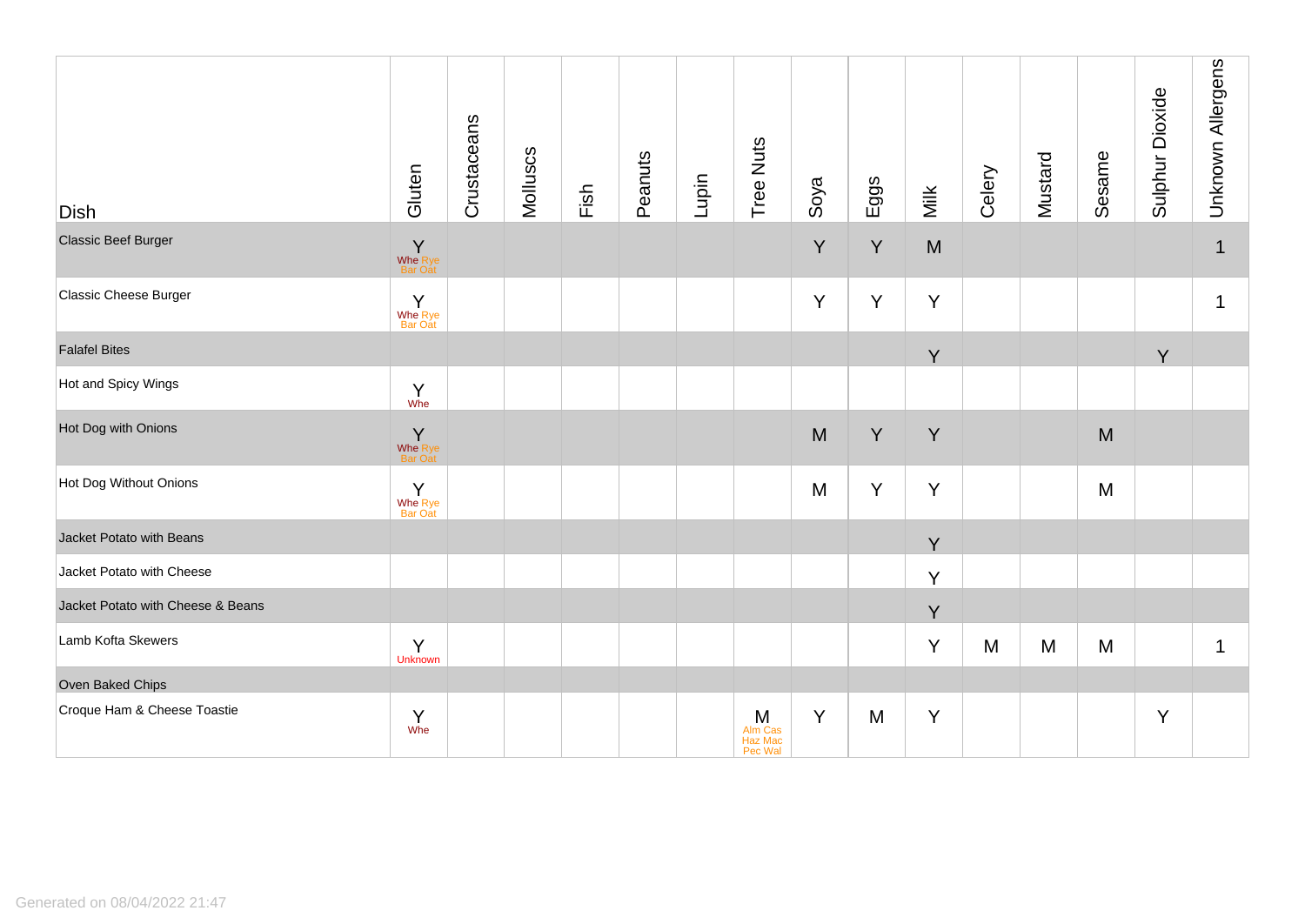| <b>Dish</b>                        | Gluten                      | Crustaceans | Molluscs | Fish | Peanuts | Lupin | Tree Nuts                          | Soya | Eggs | Milk | Celery | Mustard | Sesame | Sulphur Dioxide | Unknown Allergens |
|------------------------------------|-----------------------------|-------------|----------|------|---------|-------|------------------------------------|------|------|------|--------|---------|--------|-----------------|-------------------|
| Croque Mushroom & Emmental Toastie | $\Upsilon$<br>Whe           |             |          |      |         |       | M<br>Alm Cas<br>Haz Mac<br>Pec Wal | Y    | Y    | Y    |        | Y       | Y      | Y               |                   |
| Houmous & Pitta Breads             | $Y$ whe                     |             |          |      |         |       |                                    |      |      |      |        |         | Y      | Y               |                   |
| Cheese & Onion Crisps              |                             |             |          |      |         |       |                                    |      |      | Y    |        |         |        |                 |                   |
| <b>Mixed Olives</b>                |                             |             |          |      |         |       |                                    |      |      |      |        |         |        |                 |                   |
| Nobbys Dry Roasted                 | ${\sf M}$<br><b>Whe Bar</b> |             |          |      | Y       |       | M<br><b>Unknown</b>                | M    |      | M    | M      | M       |        |                 |                   |
| Nobbys Salted                      | $M$<br>Whe Bar              |             |          |      | Y       |       | M<br>Unknown                       | M    |      | M    | M      | M       |        |                 |                   |
| Nobbys Sweet Chilli                | $\sum_{\text{Whe Bar}}$     |             |          |      | Y       |       | M<br><b>Unknown</b>                | M    |      | M    | M      | M       |        |                 |                   |
| Salt & Vinegar Crisps              | $\frac{Y}{Bar}$             |             |          |      |         |       |                                    |      |      | Y    |        |         |        |                 |                   |
| <b>Salted Crisps</b>               |                             |             |          |      |         |       |                                    |      |      |      |        |         |        |                 |                   |
| Caesar Salad                       | $Y$ whe                     |             |          | Y    |         |       |                                    |      | Y    | Y    |        |         |        |                 |                   |
| Caesar Salad with Chicken          | Y<br>Whe                    |             |          | Y    |         |       |                                    |      | Y    | Y    |        |         |        |                 |                   |

\* Allergens marked with 'M' may contain that allergen.